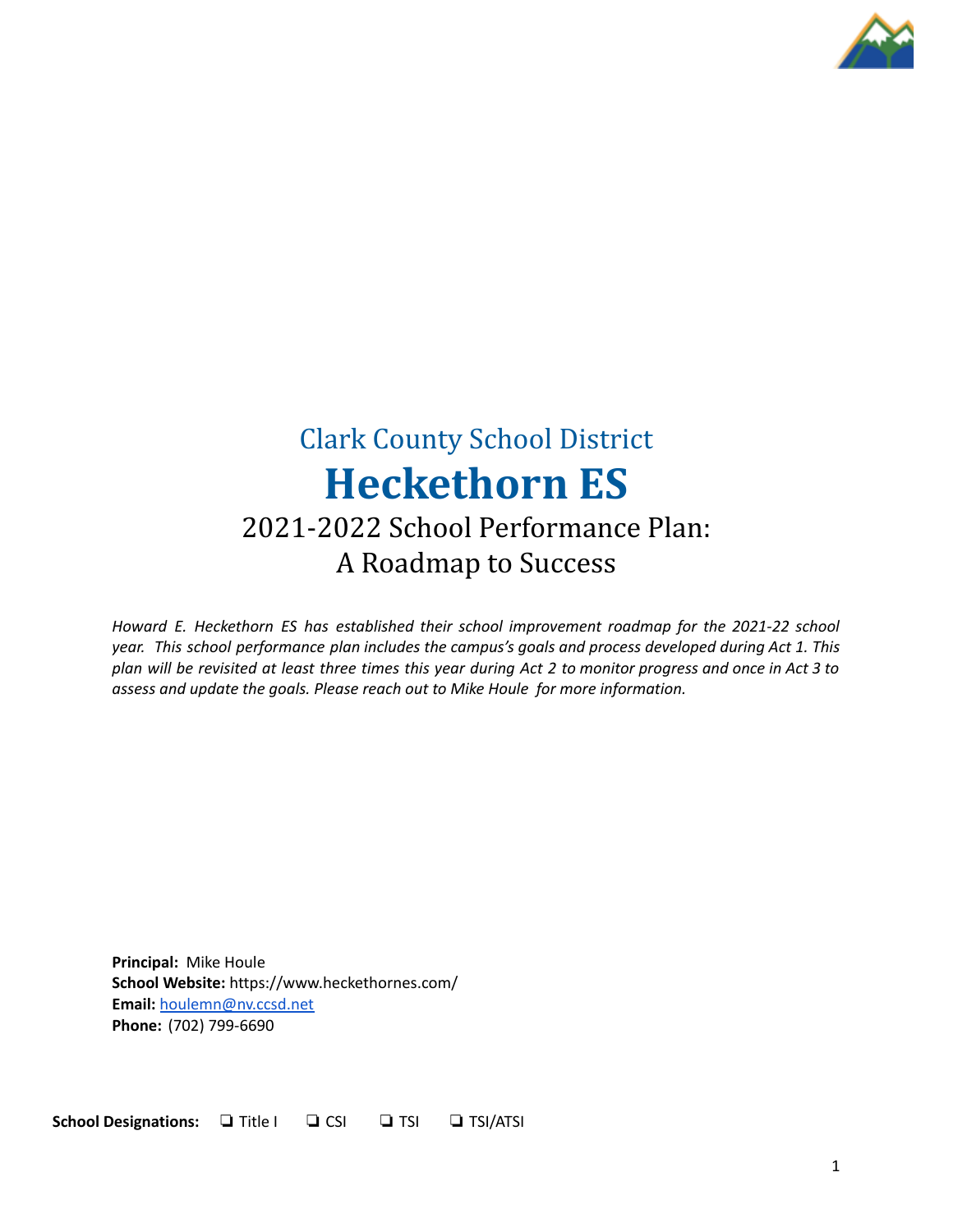

### **School Information**

This section provides an at-a-glance view of the school's enrollment and student performance data. For information about Nevada's Consolidated State Plan, see Every Student [Succeeds](https://doe.nv.gov/uploadedFiles/ndedoenvgov/content/Boards_Commissions_Councils/ESSA_Adv_Group/NevadaSubmittedConsolidatedPlanFinal.pdf) Act (ESSA), and for detailed information about the School and District rating system, see the School [Rating](http://nevadareportcard.nv.gov/DI/MoreDownload?filename=Nevadas%20School%20Rating%20System.pdf) *[Overview.](http://nevadareportcard.nv.gov/DI/MoreDownload?filename=Nevadas%20School%20Rating%20System.pdf)*

|               | <b>Enrollment Data</b> |                                        |              |                 |              |        |                                   |                                |            |        |            |
|---------------|------------------------|----------------------------------------|--------------|-----------------|--------------|--------|-----------------------------------|--------------------------------|------------|--------|------------|
|               | <b>Total</b>           | Am $ln/$<br><b>AK</b><br><b>Native</b> | <b>Asian</b> | <b>Hispanic</b> | <b>Black</b> | White  | <b>Pacific</b><br><b>Islander</b> | Two or<br><b>More</b><br>Races | <b>IEP</b> | EL     | <b>FRL</b> |
| <b>School</b> | 802                    | .12%                                   | 3.49%        | 35.4%           | 11.72%       | 37.78% | 1.62%                             | 9.85%                          | 13.22%     | 2.4%   | 100%       |
| District*     | 323,787                | 0.34%                                  | 6.06%        | 46.57%          | 14.72%       | 23.76% | 1.62%                             | 6.93%                          | 12.73%     | 16.12% | 75.54%     |
| State*        | 496,938                | 0.82%                                  | 5.44%        | 42.69%          | 11.45%       | 31.36% | 1.46%                             | 6.78%                          | 12.68%     | 14.13% | 65.8%      |

\*Accountability Year 2019-2020. Source: nevadareportcard.nv.gov

| <b>Student Performance Data</b> |                            |             |                 |                 |             |                 |                 |                |             |                 |
|---------------------------------|----------------------------|-------------|-----------------|-----------------|-------------|-----------------|-----------------|----------------|-------------|-----------------|
|                                 |                            | <b>Math</b> |                 |                 | <b>ELA</b>  |                 |                 | <b>Science</b> | <b>ELPA</b> |                 |
| <b>Academic</b><br>Year         | School/<br><b>District</b> | Proficiency | Growth<br>(MGP) | Growth<br>(AGP) | Proficiency | Growth<br>(MGP) | Growth<br>(AGP) | Proficiency    | Proficiency | Growth<br>(AGP) |
|                                 | <b>School</b>              | 58.92       | 47              | 45.89%          | 69.75%      | 54              | 63.29%          | 26.4%          | 31.2%       | 60%             |
| 2018                            | <b>District</b>            | 36.1%*      | $50*$           | $38*$           | 47.4%*      | $51*$           | $50.6*$         | 28.9%*         | $14.4%$ **  | 48.5%*          |
|                                 | School                     | 65.7%       | 50.5            | 54.9%           | 67.7%       | 48              | 69%             | 36.9%          | 11.1%       | $N < 10$ *      |
| 2019                            | <b>District</b>            | 36.6%*      | 49*             | $38.1*$         | 48.3%*      | $50*$           | $52.4*$         | 28.9%*         | 15.5%**     | 50.6%*          |
|                                 | School                     | 35.4%       | 51              | 26.5%           | 54.5%       | 55.5            | 58.5%           | 20.5%          | N/A         | N/A             |
| 2020                            | <b>District</b>            | N/A         | N/A             | N/A             | N/A         | N/A             | N/A             | N/A            | 14.5%**     | 45.4%**         |

\*Source: nevadareportcard.nv.gov \*\*Source: NDE Data File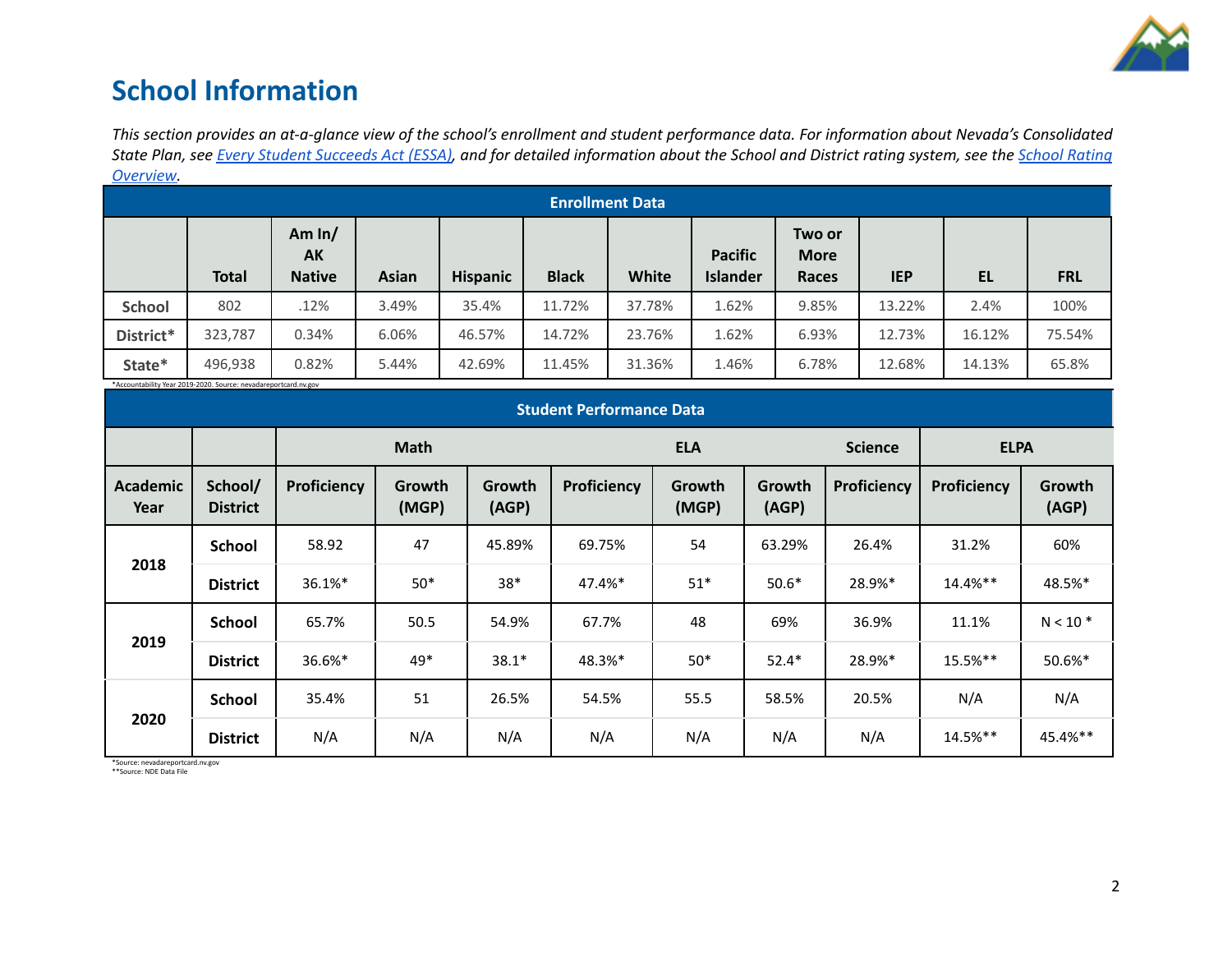

| 4 Year ACGR     |                               |                               |                               |  |
|-----------------|-------------------------------|-------------------------------|-------------------------------|--|
|                 | <b>Grad Rate</b><br>2017-2018 | <b>Grad Rate</b><br>2018-2019 | <b>Grad Rate</b><br>2019-2020 |  |
| <b>School</b>   | N/A                           | N/A                           | N/A                           |  |
| <b>District</b> | N/A                           | N/A                           | N/A                           |  |

| <b>School Climate Data</b> |                                                |                      |                         |  |  |
|----------------------------|------------------------------------------------|----------------------|-------------------------|--|--|
|                            | <b>Cultural &amp; Linguistic</b><br>Competence | <b>Relationships</b> | <b>Emotional Safety</b> |  |  |
| School                     | 422                                            | 410                  | 416                     |  |  |
| District*                  | 379                                            | 368                  | 361                     |  |  |

\*Source: datatool.nevadaschoolclimate.org; Results Across Topics; retrieved 6.22.2021

### **School Continuous Improvement (CI) Team**

The Continuous Improvement Team is made up of a diverse group of school administrators, teachers, staff, caretakers, and students. This team *meets regularly to develop, monitor, and continually respond to the school's teaching and learning needs.*

| <b>Name</b>                                                                                                                                           | <b>Role</b>                                        |
|-------------------------------------------------------------------------------------------------------------------------------------------------------|----------------------------------------------------|
| Mike Houle                                                                                                                                            | Principal(s) (required)                            |
| Traci McLaughlin                                                                                                                                      | Other School Leader(s)/Administrator(s) (required) |
| Aleda Hinojos<br>Mimi Shroads<br><b>Catherine Peters</b><br>Lynn Eecklor<br>Kiran Fink<br>Amy Bogart<br>April Holloway<br>Lisa Marjie<br>Adina Elison | Teacher(s) (required)                              |
| Diane Leavitt                                                                                                                                         | Paraprofessional(s) (required)                     |
| Kiran Fink<br>Amy Bogart                                                                                                                              | Parent(s) (required)                               |
| Judith Pelto                                                                                                                                          | Counselor (required)                               |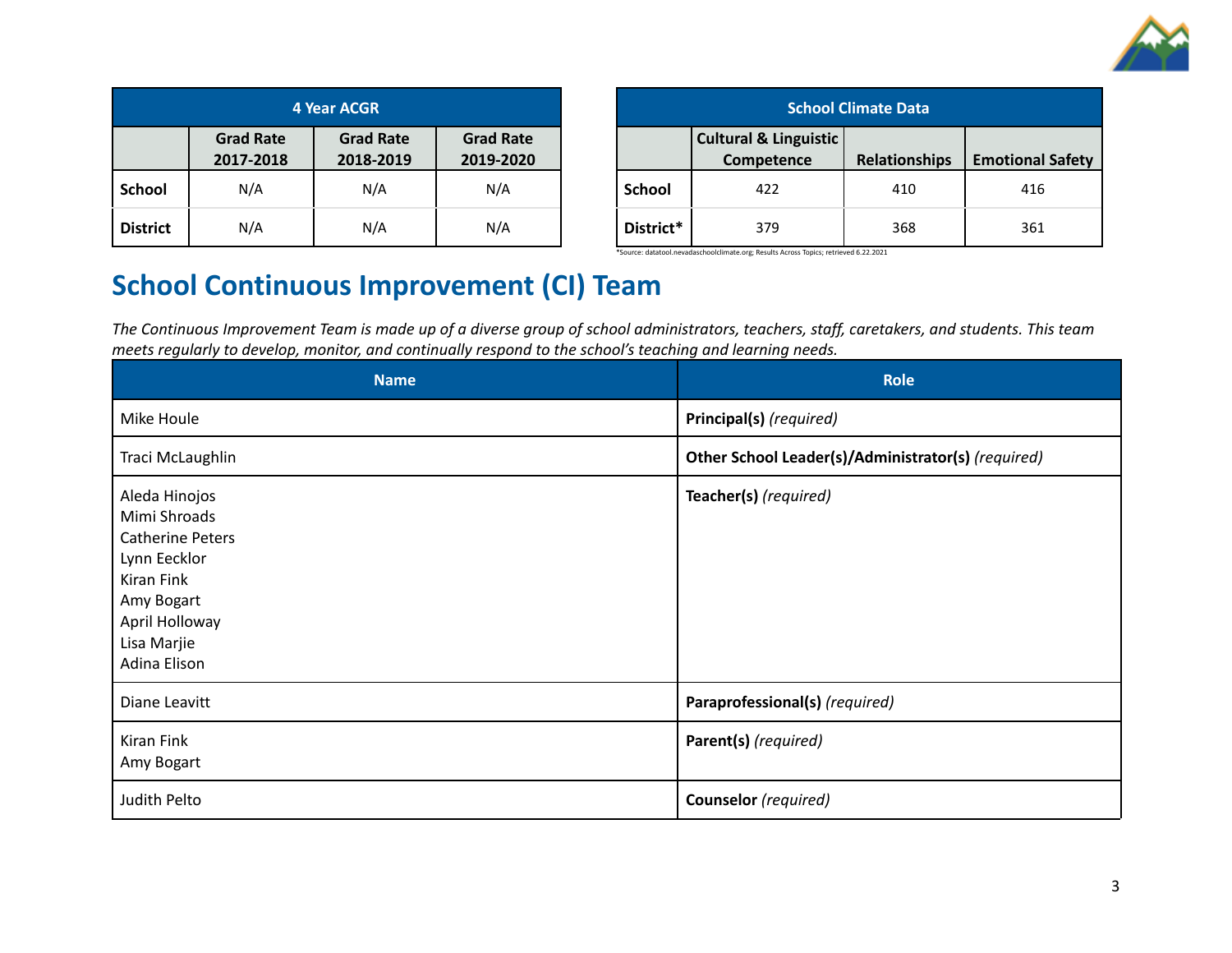

## **School Community Outreach**

| <b>Outreach Event</b>             | <b>Date and Time</b> | <b>Number in</b><br><b>Attendance</b> | <b>Key Takeaways</b>                                                                                                                  |
|-----------------------------------|----------------------|---------------------------------------|---------------------------------------------------------------------------------------------------------------------------------------|
| <b>Academic Lead Team Meeting</b> | Aug. 30, 2021        | 12                                    | *Continuing to place focus on student<br>goal setting, scoreboards, and<br>leadership binders.<br>*Lack of growth in the area of Math |
| <b>Staff Meeting</b>              | Sept. 29, 2021       | 42                                    | *Continuing to place focus on student<br>goal setting, scoreboards, and<br>leadership binders.<br>*Lack of growth in the area of Math |
| *Add rows as needed               |                      |                                       |                                                                                                                                       |

*This section highlights outreach events facilitated by the school to engage students, regarding school partners.*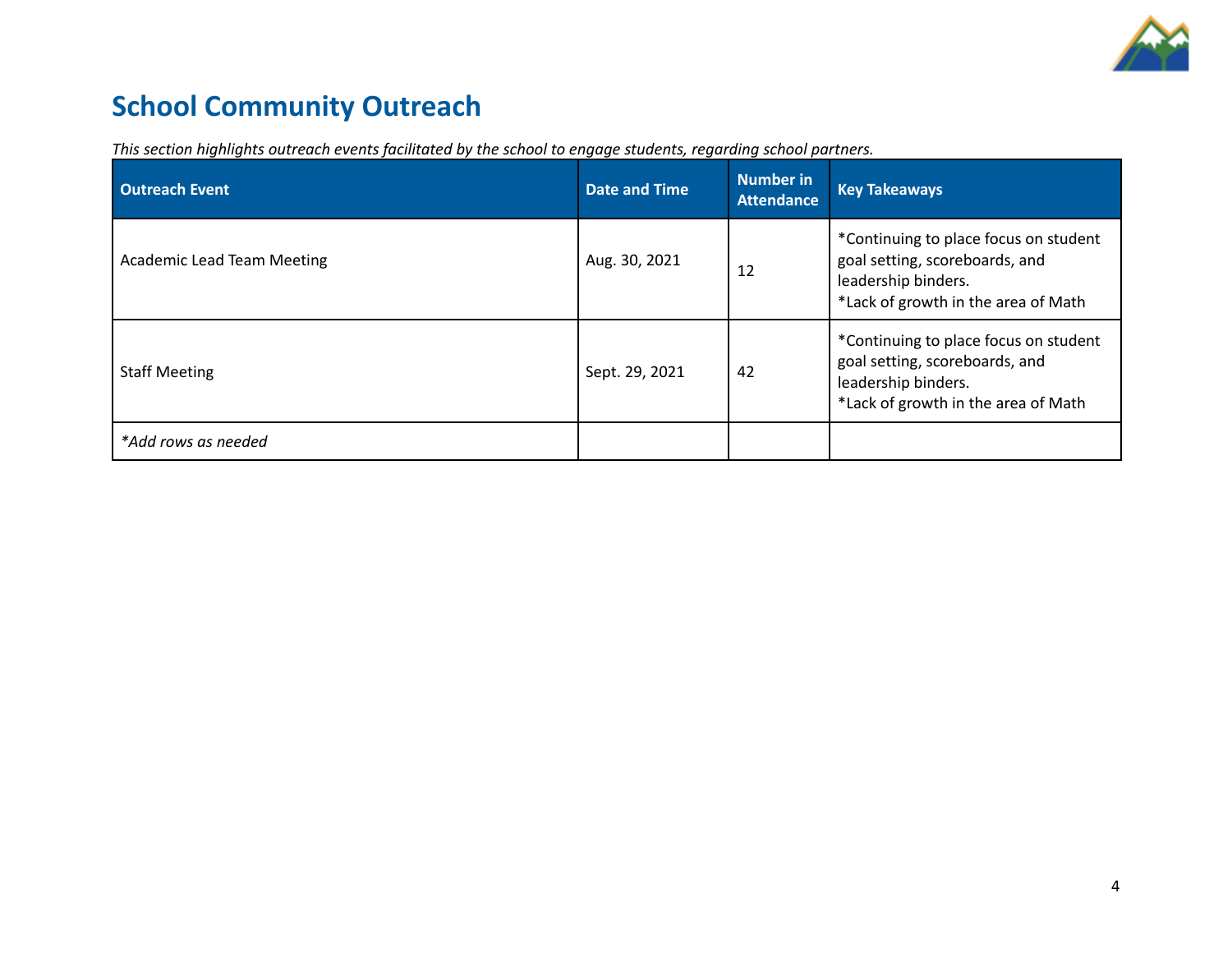

### **School Goals**

The school goals were developed over a series of five events and included opportunities for teachers, parents, and students to share their experience and ideas for improvement. The tables on the following pages capture key aspects of the process the CI team engaged in during the *creation of this plan.*

### **Inquiry Area 1 - Student Success**

#### **Part A**

| <b>Student Success</b>         |                                                                                                                                                                                                                                                                                                                                                |                                      |                                           |  |  |
|--------------------------------|------------------------------------------------------------------------------------------------------------------------------------------------------------------------------------------------------------------------------------------------------------------------------------------------------------------------------------------------|--------------------------------------|-------------------------------------------|--|--|
|                                | <b>Student Performance</b>                                                                                                                                                                                                                                                                                                                     | <b>Social and Emotional Learning</b> | <b>Access to Rigorous Texts and Tasks</b> |  |  |
| Data<br><b>Reviewed</b>        | MAP Data, Grade level assessment data,<br>MAP & SBAC Data<br>Panorama Survey<br><b>Instructional Rounds</b>                                                                                                                                                                                                                                    |                                      |                                           |  |  |
| Problem<br><b>Statement</b>    | Low academic growth in Math. After reviewing data, attending PLC meetings, and classroom observations, there is a need for<br>increased use of academic discourse through student engagement practices, effective RTI practices, and use of purposeful<br>achievement data to inform instructional decisions and student academic skill needs. |                                      |                                           |  |  |
| <b>Critical Root</b><br>Causes | Lack of consistent grade level PLC collaboration and rigorous tier I instruction targeting specific NVACS standards.                                                                                                                                                                                                                           |                                      |                                           |  |  |

#### **Part B**

| <b>Student Success</b>                                                                                                                                                                                                                                                                                                                           |  |  |  |  |  |
|--------------------------------------------------------------------------------------------------------------------------------------------------------------------------------------------------------------------------------------------------------------------------------------------------------------------------------------------------|--|--|--|--|--|
| <b>School Goal:</b> Decrease the percent of students scoring at or below the<br>Aligned to Nevada's STIP Goal: (Goal 3) All students experience<br>40th percentile in Math from 41% (Fall 2021) to 36% (Winter 2021) to<br>continued academic growth.<br>31% (Spring 2022) by 2022 as measured by the MAP Growth Assessment.                     |  |  |  |  |  |
| Improvement Strategy: Provide teachers with opportunities, support, and professional development to implement effective PLC meetings, RTI<br>practices, and academic discourse engagement practices.<br>Evidence Level (1-Strong; 2-Moderate; 3-Promising; 4-Demonstrates a Rationale): enVisions 2020 EBI Level 3, Imagine Learning EBI Level 3 |  |  |  |  |  |
| Intended Outcomes: All teachers will be able to effectively collaborate through PLC meetings creating effective tier 1 instructional strategies                                                                                                                                                                                                  |  |  |  |  |  |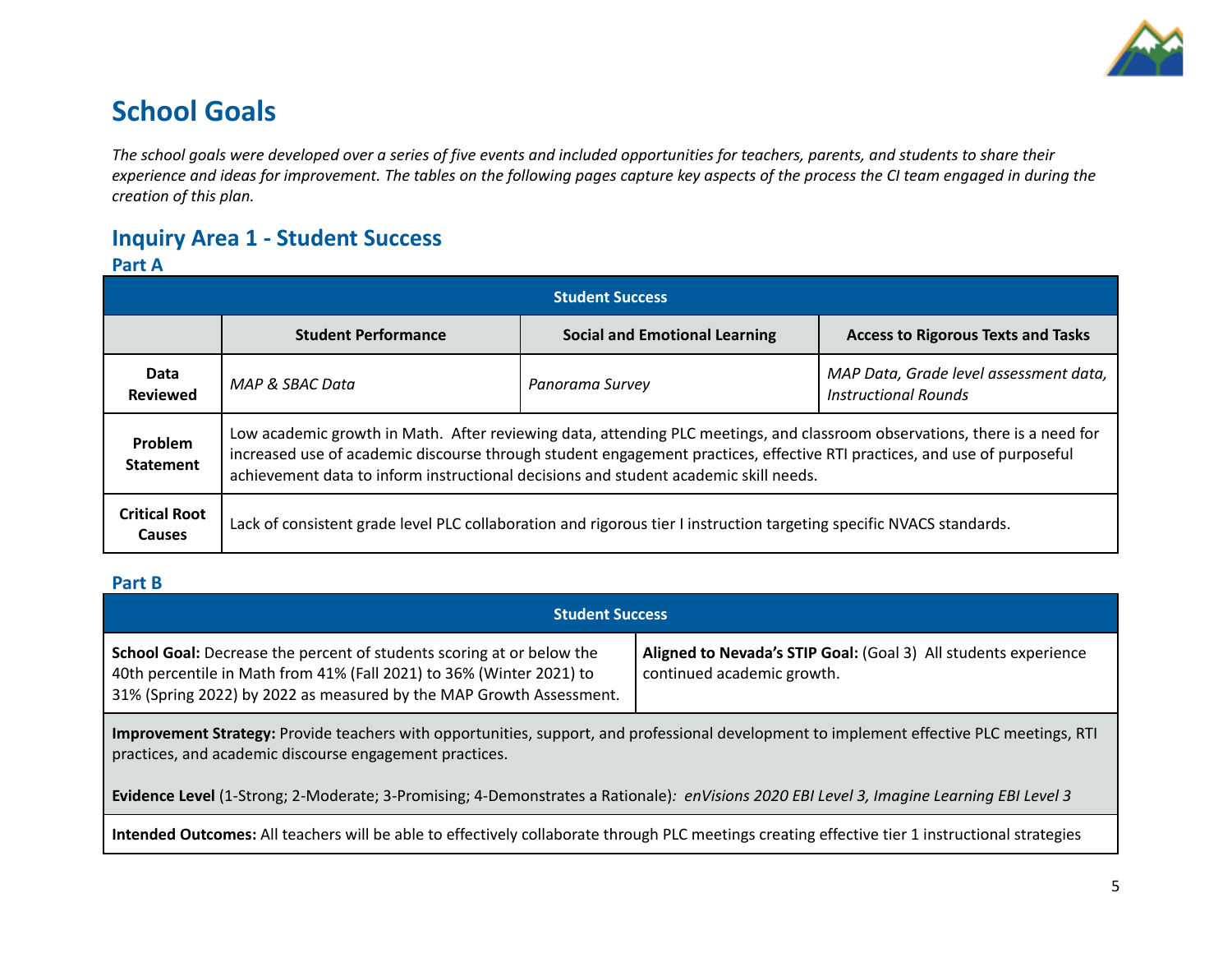

using academic discourse. Utilize targeted RTI decision making to close academic growth gaps with identified students. Students monitor their own learning through goal setting (WIGS), scoreboards, and leadership binders.

#### **Action Steps:**

- *● PLC Meetings*
- *● Coaching Supports*
- *● Instructional Rounds*
- Professional Learning (enVisions 2020, RTI Structures & Interventions, discourse engagement structures, Leader In Me 4XD Goal Setting)
- *● RTI Meetings*

#### **Resources Needed:**

- *● RBG3 Coach*
- *● Scheduled Meetings*
- *● Professional Texts*
- *● Student Leadership Binders*
- *● Instructional Walk Forms*
- *● Instructional Materials (enVisions 2020)*

#### **Challenges to Tackle:**

- *● Meeting blocks of times for RTI and PLC*
- *● Professional resistance to PLC collaboration and data analysis*
- *● Large class sizes*

#### **Improvement Strategy:** *N/A*

**Evidence Level** (1-Strong; 2-Moderate; 3-Promising; 4-Demonstrates a Rationale)*:*

**Intended Outcomes:** *Insert after Event 4*

#### **Action Steps:**

**●** *Insert during Event 5*

#### **Resources Needed:**

**●** *Insert during Event 5*

#### **Challenges to Tackle:**

**●** *Insert during Event 5*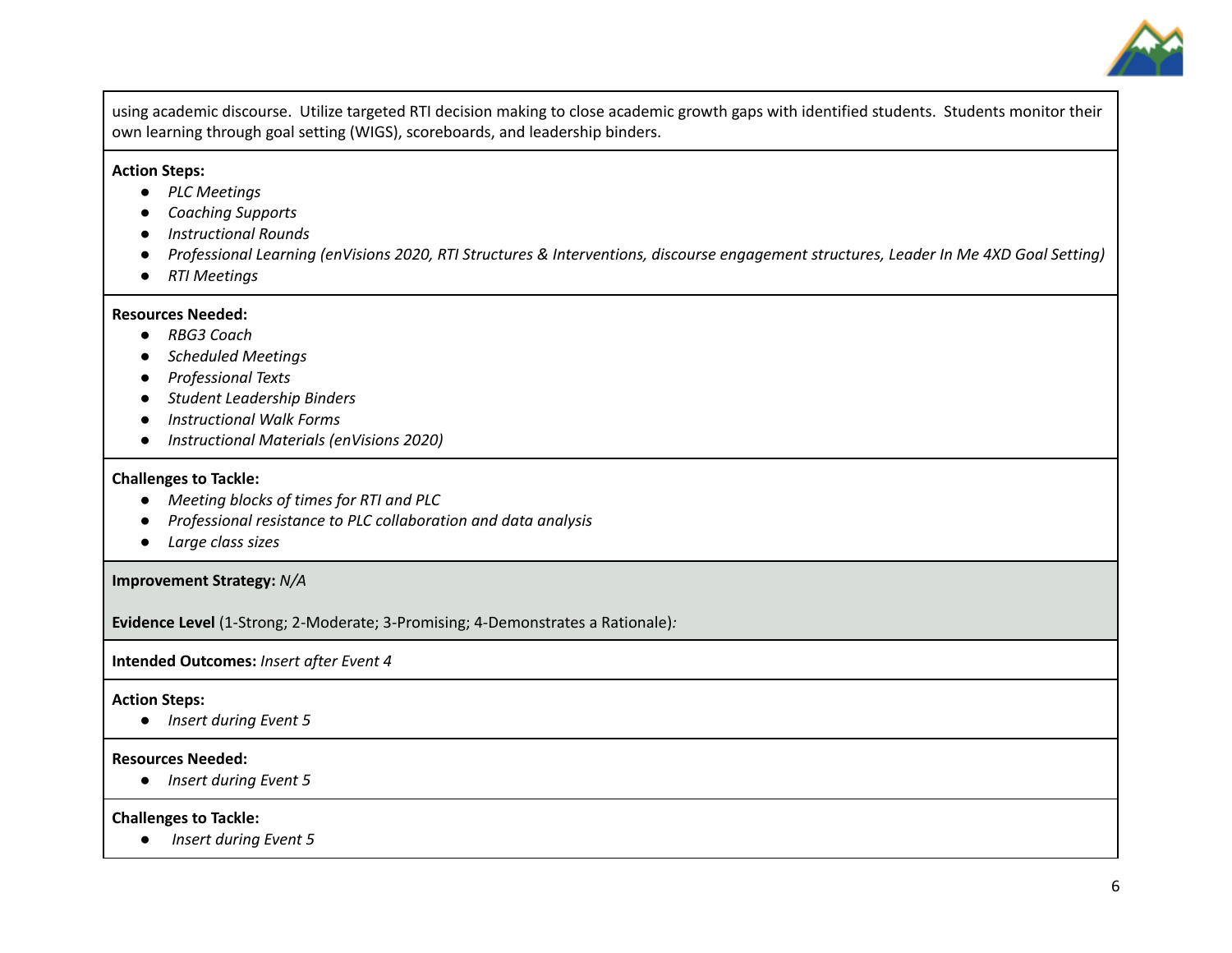

**Equity Supports. What, specifically, will we do to support the following student groups around this goal?**

English Learners: Providing Imagine Learning, targeted small group instruction and language supports within the classroom

Foster/Homeless: Small group counseling sessions, Three Square, clothing donations, food donations

Free and Reduced Lunch: Small group counseling sessions, Three Square, clothing donations, food donations

Migrant: N/A

Racial/Ethnic Minorities: Providing Imagine Learning (Math), target small group instruction, meaningful and rigorous tier I instruction

Students with IEPs: Providing Imagine Learning (Math), target small group instruction, meaningful and rigorous tier I instruction

### **Inquiry Area 2 - Adult Learning Culture**

#### **Part A**

| <b>Adult Learning Culture</b>         |                                                                                                                                                                                                                        |                                     |                                                                                        |  |  |
|---------------------------------------|------------------------------------------------------------------------------------------------------------------------------------------------------------------------------------------------------------------------|-------------------------------------|----------------------------------------------------------------------------------------|--|--|
|                                       | <b>Instructional Practice</b>                                                                                                                                                                                          | <b>Instructional Leadership</b>     | <b>Systems and Structures that Support</b><br><b>Continuous Improvement</b>            |  |  |
| Data<br><b>Reviewed</b>               | Instructional Rounds Data, Observation<br>Data, Staff Survey                                                                                                                                                           | <b>District Wide Survey Results</b> | District Wide Survey Results, Teacher<br>Survey Results, Instructional Rounds,<br>Data |  |  |
| Problem<br><b>Statement</b>           | Teachers inconsistently access grade level standards and their progressions. They also need support in using grade level<br>assessment data to determine meaningful next steps to support students with varying needs. |                                     |                                                                                        |  |  |
| <b>Critical Root</b><br><b>Causes</b> | Lack of professional development opportunities to unwrap standards and analyze student data.                                                                                                                           |                                     |                                                                                        |  |  |

#### **Part B**

**Adult Learning Culture**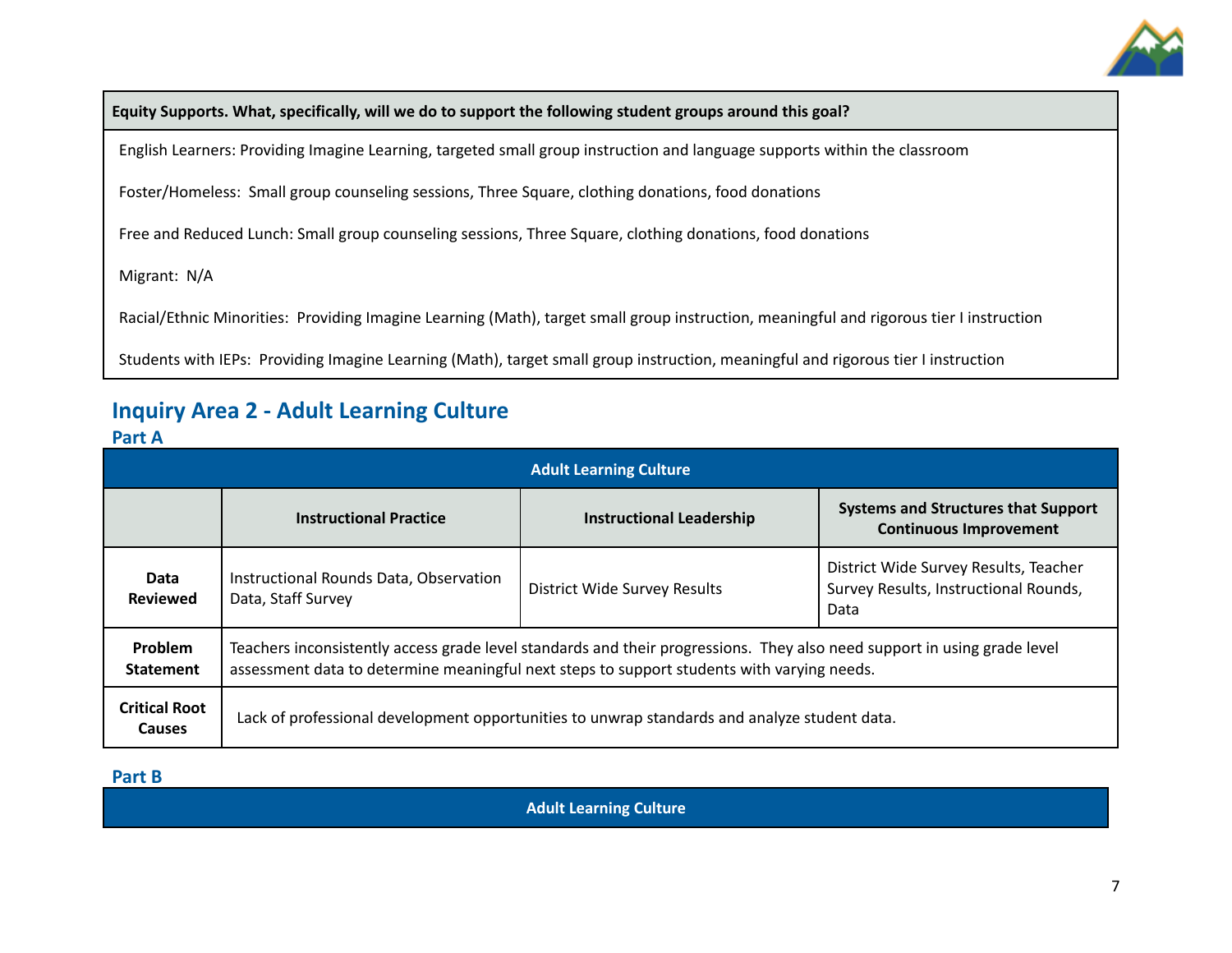

| School Goal: 100% of teachers will be prepared for PLC meetings by May<br>2022 as measured by the PLC outline/agenda. Teachers will be able to<br>access the material prior to the PLC meetings.<br>100% of the teachers will understand how to analyze grade level<br>assessment data by May 2022 as measured by staff development and PLC<br>observations. Teachers will engage in professional learning utilizing the<br>materials provided (Common Core Companion). | <b>STIP Connection:</b> (Goal 2) All students have access to effective<br>educators |  |  |  |
|-------------------------------------------------------------------------------------------------------------------------------------------------------------------------------------------------------------------------------------------------------------------------------------------------------------------------------------------------------------------------------------------------------------------------------------------------------------------------|-------------------------------------------------------------------------------------|--|--|--|
| Improvement Strategy: Provide teachers with professional learning emphasizing unwrapping the standards and being prepared for<br>school-wide meetings and PLC meetings.<br>Evidence Level (1-Strong; 2-Moderate; 3-Promising; 4-Demonstrates a Rationale): PLC EBI Level 2                                                                                                                                                                                              |                                                                                     |  |  |  |
| Intended Outcomes: Teachers will be prepared for meetings and be familiar with grade level standards and their progressions.                                                                                                                                                                                                                                                                                                                                            |                                                                                     |  |  |  |
| <b>Action Steps:</b><br>Teacher professional development via CCSD ELMS<br>Teacher professional development on campus using Common Core Companion<br>PLC outline development<br>PLC agendas (outline for PLC)                                                                                                                                                                                                                                                            |                                                                                     |  |  |  |
| <b>Resources Needed:</b><br>The Common Core Companion<br><b>ELMS Registration Codes</b><br><b>Staff Development Days</b>                                                                                                                                                                                                                                                                                                                                                |                                                                                     |  |  |  |
| <b>Challenges to Tackle:</b><br>Lack of professional development due to blocks of time available                                                                                                                                                                                                                                                                                                                                                                        |                                                                                     |  |  |  |
| Improvement Strategy: N/A                                                                                                                                                                                                                                                                                                                                                                                                                                               |                                                                                     |  |  |  |
| Evidence Level (1-Strong; 2-Moderate; 3-Promising; 4-Demonstrates a Rationale):                                                                                                                                                                                                                                                                                                                                                                                         |                                                                                     |  |  |  |
| <b>Intended Outcomes: Insert during Event 5</b>                                                                                                                                                                                                                                                                                                                                                                                                                         |                                                                                     |  |  |  |
| <b>Action Steps:</b>                                                                                                                                                                                                                                                                                                                                                                                                                                                    |                                                                                     |  |  |  |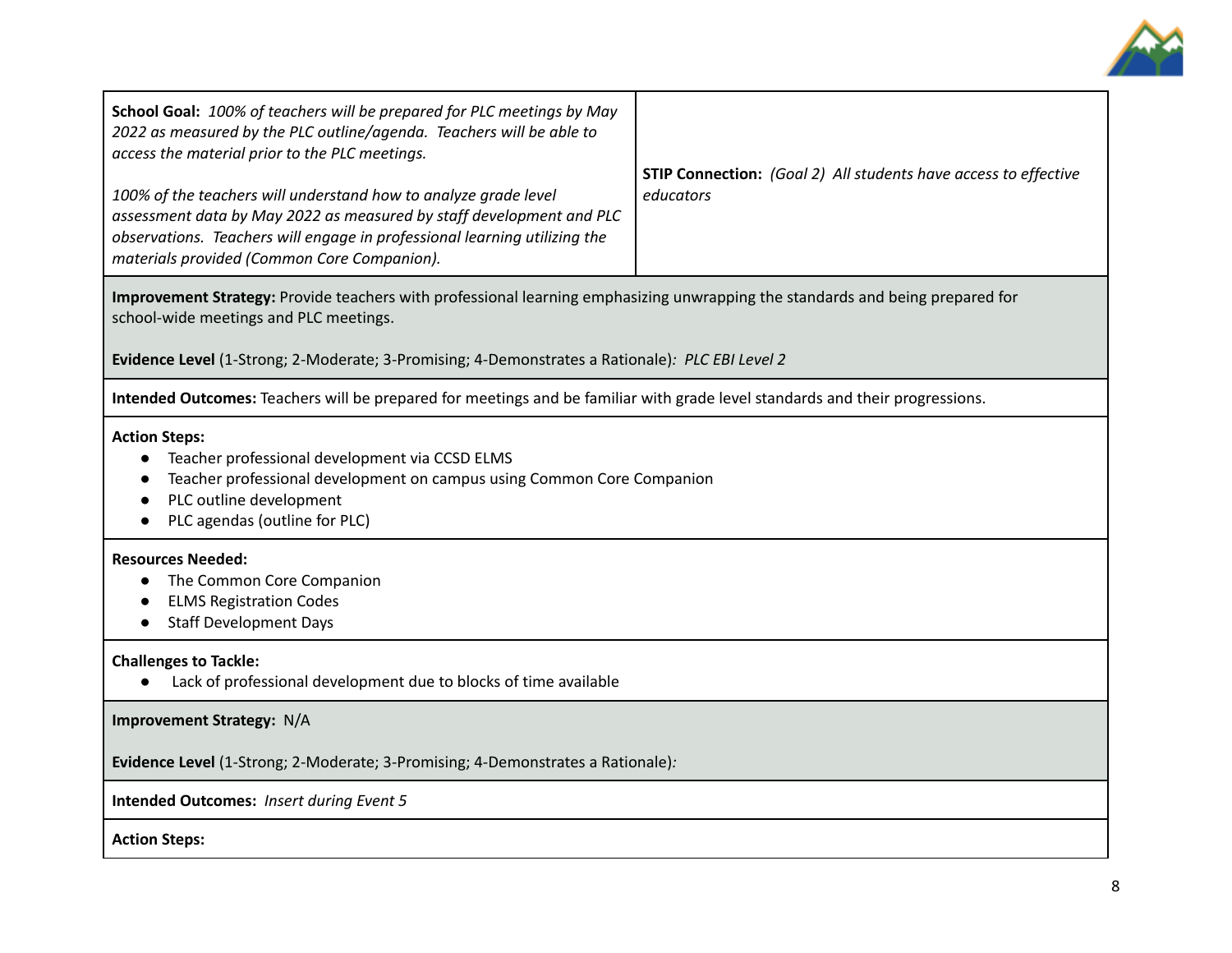

**●** *Insert during Event 5*

#### **Resources Needed:**

**●** *Insert during Event 5*

#### **Challenges to Tackle:**

**●** *Insert during Event 5*

**Equity Supports. What, specifically, will we do to support the following student groups around this goal?**

English Learners: Professional learning opportunities will help our teachers to provide quality differentiated instruction to meet the needs of all of our students.

Foster/Homeless: Professional learning opportunities will help our teachers to provide quality differentiated instruction to meet the needs of all of our students.

Free and Reduced Lunch: Professional learning opportunities will help our teachers to provide quality differentiated instruction to meet the needs of all of our students.

Migrant: N/A

Racial/Ethnic Minorities: Professional learning opportunities will help our teachers to provide quality differentiated instruction to meet the needs of all of our students.

Students with IEPs: Professional learning opportunities will help our teachers to provide quality differentiated instruction to meet the needs of all of our students.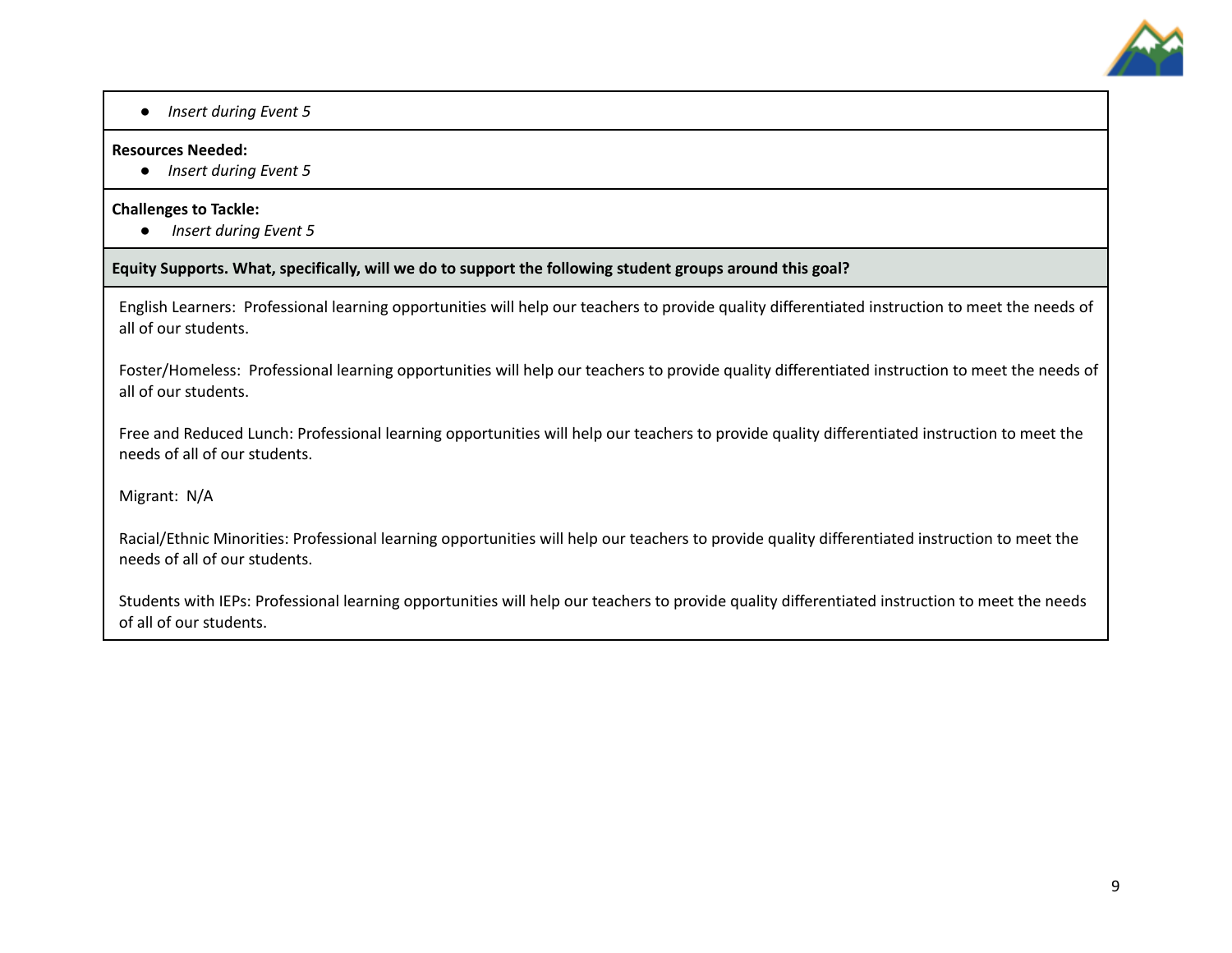

### **Inquiry Area 3 - Connectedness Part A**

| <b>Connectedness</b>           |                                                                                                                                                                                                                                                                                                                                                              |                                 |                                          |  |  |
|--------------------------------|--------------------------------------------------------------------------------------------------------------------------------------------------------------------------------------------------------------------------------------------------------------------------------------------------------------------------------------------------------------|---------------------------------|------------------------------------------|--|--|
|                                | <b>Student</b>                                                                                                                                                                                                                                                                                                                                               | <b>Staff</b>                    | <b>Family &amp; Community Engagement</b> |  |  |
| Data<br><b>Reviewed</b>        | <b>CCSD Districtwide Survey</b>                                                                                                                                                                                                                                                                                                                              | <b>CCSD Districtwide Survey</b> | <b>CCSD Districtwide Survey</b>          |  |  |
| Problem<br><b>Statement</b>    | Some students have not been made to feel a valued part of the Heckethorn ES community with students or staff. An increase in<br>bullying type behaviors have been observed throughout K-5 grades. Student survey indicated the following; "Students in this<br>school are teased about their clothing or physical appearance and that bullying is a problem" |                                 |                                          |  |  |
| <b>Critical Root</b><br>Causes | Inconsistent modeling and teaching of Leader In Me philosophies that align to the school mission statement and the 7 Habits of<br>Highly effective people.                                                                                                                                                                                                   |                                 |                                          |  |  |

### **Part B**

| <b>Connectedness</b>                                                                                                                                                                                                                                                                                                                                                                                                                      |  |  |  |  |  |
|-------------------------------------------------------------------------------------------------------------------------------------------------------------------------------------------------------------------------------------------------------------------------------------------------------------------------------------------------------------------------------------------------------------------------------------------|--|--|--|--|--|
| <b>School Goal:</b> Create a school culture of leadership that communicates<br><b>STIP Connection:</b> (Goal 6) All students and adults learn and work<br>worth and potential to all students reducing the number of students who<br>together in safe environments where identities and relationships<br>felt bullying is a problem from 22% to 10% by 2022 as measured by the<br>are valued and celebrated.<br>CCSD Districtwide Survey. |  |  |  |  |  |
| Improvement Strategy: Create opportunities for students and staff to collaborate through Student and Teacher Lighthouse Teams.                                                                                                                                                                                                                                                                                                            |  |  |  |  |  |
| Evidence Level (1-Strong; 2-Moderate; 3-Promising; 4-Demonstrates a Rationale): Leader In Me Level 4                                                                                                                                                                                                                                                                                                                                      |  |  |  |  |  |
| Intended Outcomes: Students will feel a sense of worth and potential that they are valued and have a purpose for being at school.                                                                                                                                                                                                                                                                                                         |  |  |  |  |  |
| <b>Action Steps:</b><br>Staff will attend Leader In Me and PBIS trainings to develop strategies that incorporate inclusive climate and culture behaviors including:<br>7 Habits of Highly Effective People, "4 B's" behavior expectations (Be Responsible, Be Respectful, Be Safe, Be Kind)                                                                                                                                               |  |  |  |  |  |

*● Development of Staff Lighthouse Team and Student Lighthouse Team.*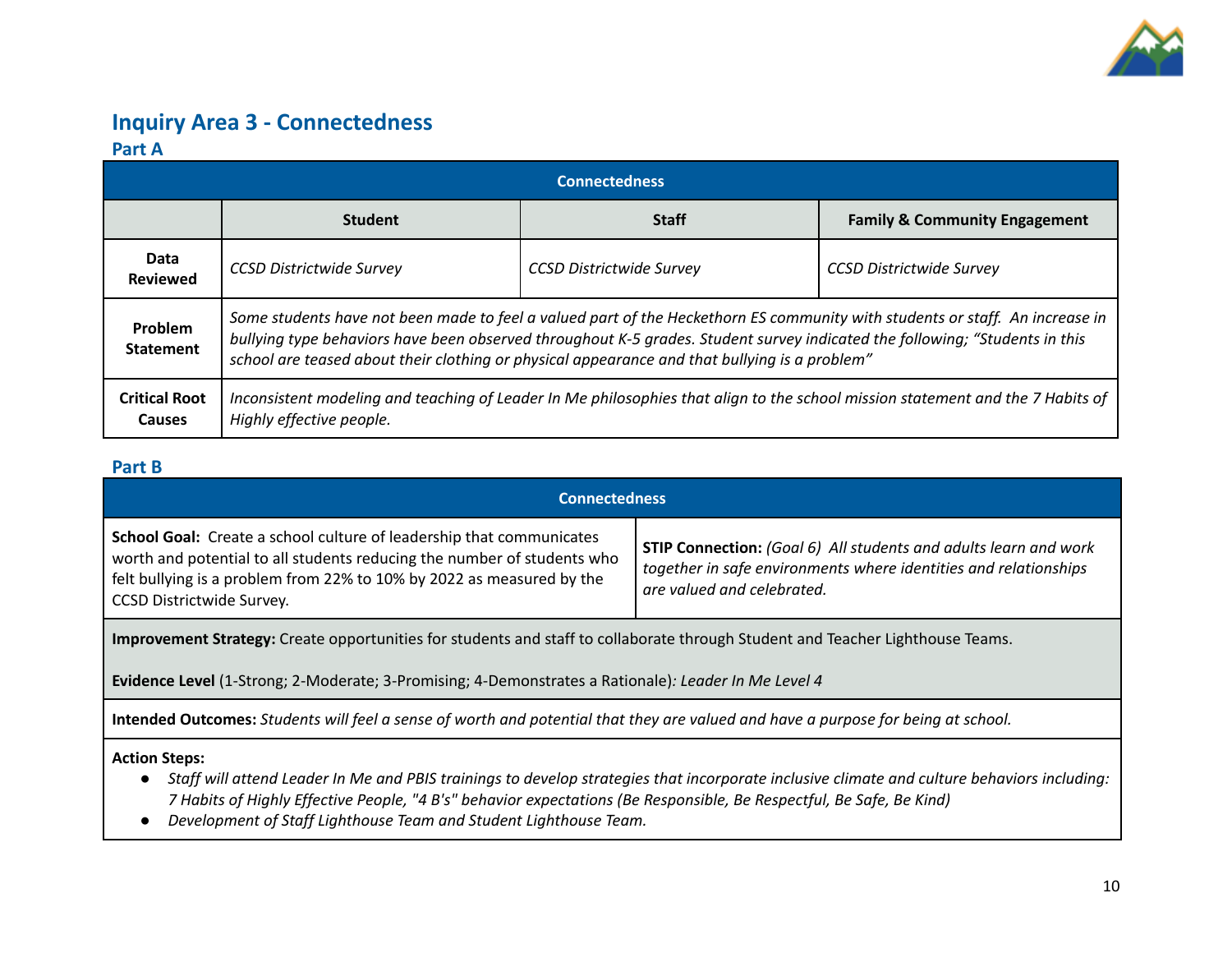

- *● Leadership coaching days through Leader In Me regional coaching.*
- *● Monthly "B-Ticket" incentive activities/rewards.*

#### **Resources Needed:**

- **●** *Training materials from Leader In Me & PBIS*
- **●** *Lighthouse Team Coordinators*
- **●** *Student Leadership Binders, Lighthouse Action Team Binders*
- **●** *"B-Tickets"*

#### **Challenges to Tackle:**

- COVID-19 guidelines on social distancing not allowing for groups of teachers and students to meet and collaborate
- Duty schedule changes due to COVID-19 quidelines removing large blocks of morning time to meet and collaborate

**Improvement Strategy:** *N/A*

**Evidence Level** (1-Strong; 2-Moderate; 3-Promising; 4-Demonstrates a Rationale)*:*

**Intended Outcomes:** *Insert after Event 4*

**Action Steps:**

**●** *Insert during Event 5*

#### **Resources Needed:**

**●** *Insert during Event 5*

#### **Challenges to Tackle:**

**●** *Insert during Event 5*

**Equity Supports. What, specifically, will we do to support the following student groups around this goal?**

English Learners: Students will feel they are in a safe and effective learning environment.

Foster/Homeless: Students will feel they are in a safe and effective learning environment.

Free and Reduced Lunch: Students will feel they are in a safe and effective learning environment.

Migrant: N/A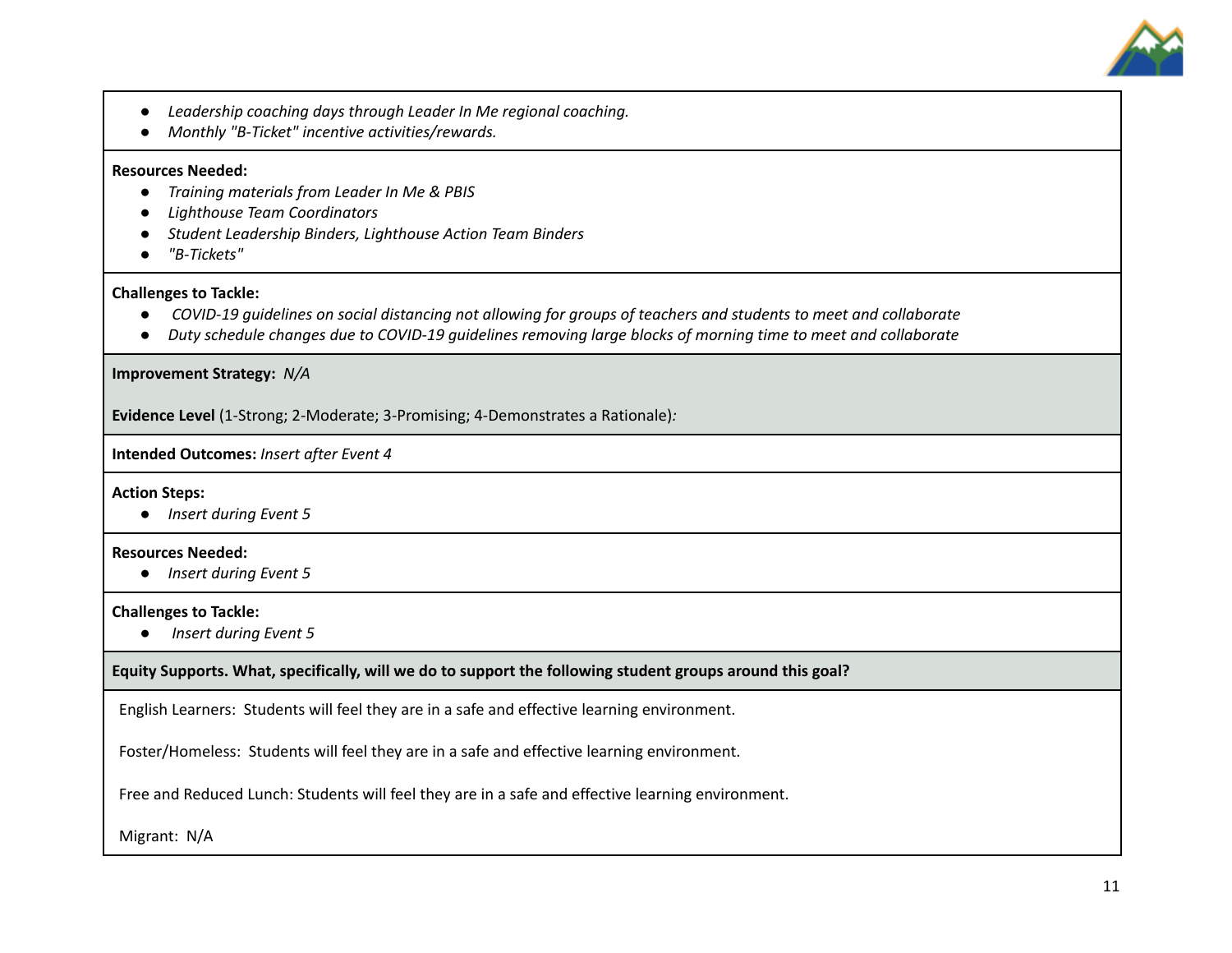

Racial/Ethnic Minorities: Students will feel they are in a safe and effective learning environment.

Students with IEPs: Students will feel they are in a safe and effective learning environment.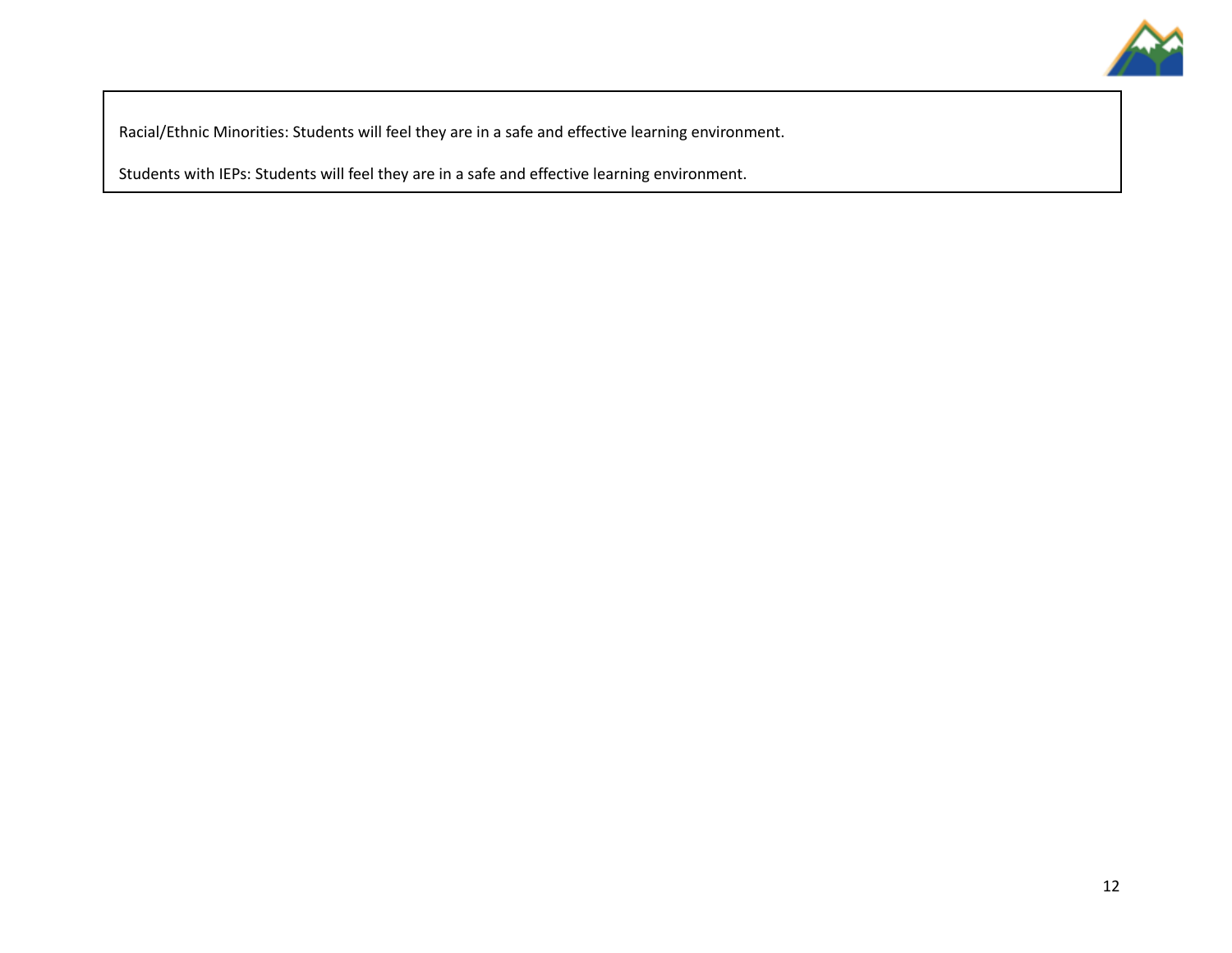

### **COORDINATION OF FUNDS TO SUPPORT THE PLAN WITH OTHER PROGRAMS**

| <b>Funding Source</b>   | <b>Amount Received for Current</b><br><b>School Year</b> | Purpose(s) for which funds are<br>used                                                              | <b>Applicable Goal(s)</b> |
|-------------------------|----------------------------------------------------------|-----------------------------------------------------------------------------------------------------|---------------------------|
| <b>Strategic Budget</b> | \$275,649.00                                             | (3) CTT's, Leader In Me (resources<br>and trainings), Imagine Learning<br>Math, Reading, & Literacy | 1, 2, 3                   |
| Title III               | \$1,500.00                                               | Literacy Intervention Resources                                                                     | 1                         |
|                         |                                                          |                                                                                                     |                           |
|                         |                                                          |                                                                                                     |                           |
|                         |                                                          |                                                                                                     |                           |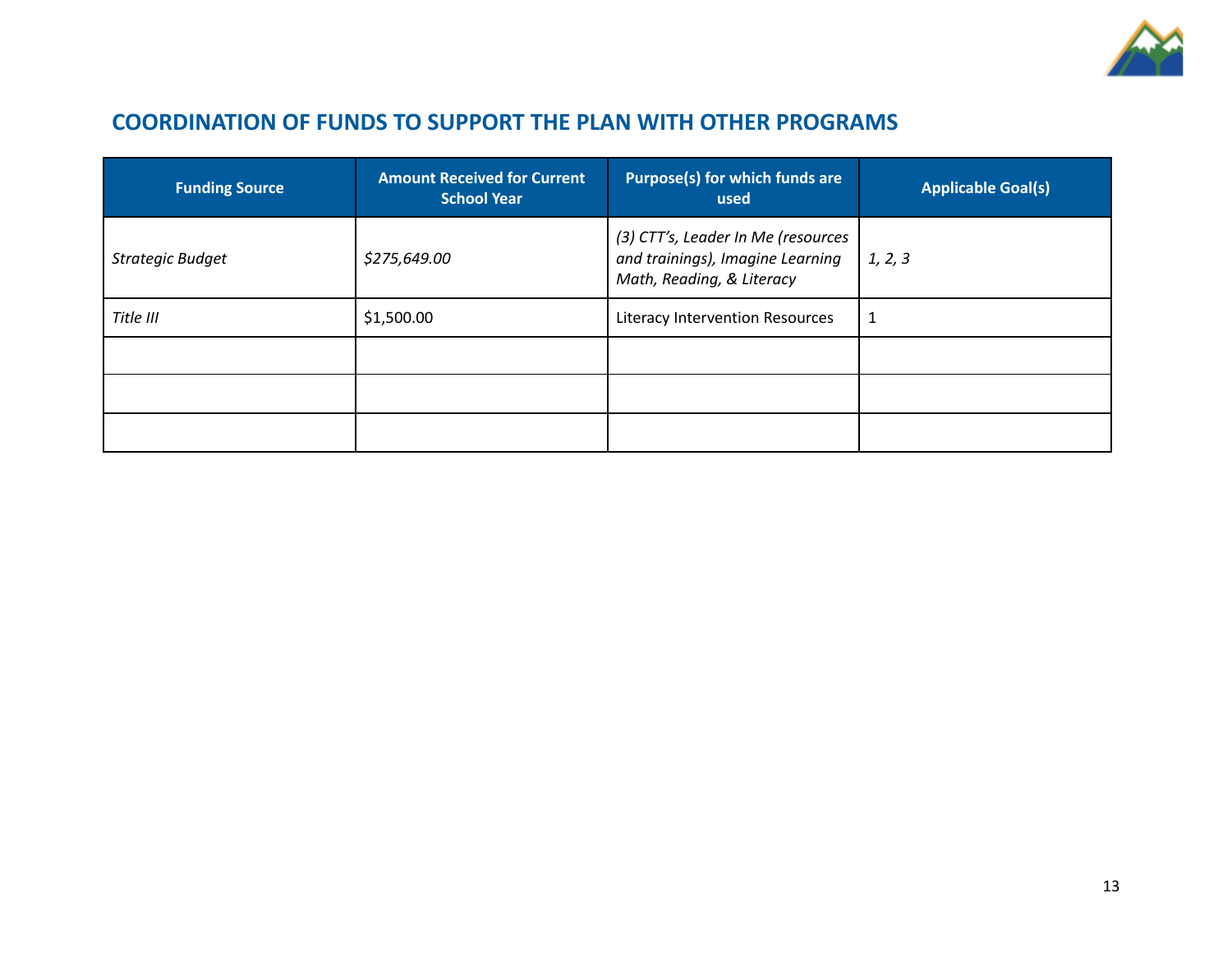#### **Directions:**

**As a team, for each goal:**<br>Step 1: Review the *Findings/Visualizations* slides within the *Events 6-8* slide deck. These will need to be updated prior to each event.<br>Step 2: Reflect on the *Now, Next, Need* questions not

- Rate the overall status of the improvement strategy using one of the following: Strong - on track; At Risk - requires some refinement and/or support; or Needs Immediate Attention - requires immediate support - Identify specific Lessons Learned (Now), Next Steps and Needs

*Note: The rating you enter for Step 3 will automatically update the accompanying cell on the Master Tracker (tab 1).*

#### **School Goal**

Decrease the percent of students scoring at or below the 40th percentile in Math from 41% (Fall 2021) to 36% (Winter 2021) to 31% (Spring 2022) by 2022 as measured by the MAP Growth Assessment.

| <b>Improvement Strategies</b>                                                                                                                                                        | <b>Intended Outcomes</b>                                                                                                                                                                                                                                                                                                                                                          | Event 8: Status<br>Check 3 | <b>Lessons Learned (Now)</b>                                                                                                                                                                                                                                                                                                                                                                                                                                                                                                                                                                                                                                                                                                                                                                                                                                                                                                                                                                                                                                                                                                                                                                                                                                                                                      | <b>Next Steps</b>                                                                                                                                                                                                                                                                                                                                                                                                                                                                                                                                                                                                                                                                                                                                                                                                                                                                                                                                                                                                                                                                      | <b>Needs</b>                                                                                                                                                                                |
|--------------------------------------------------------------------------------------------------------------------------------------------------------------------------------------|-----------------------------------------------------------------------------------------------------------------------------------------------------------------------------------------------------------------------------------------------------------------------------------------------------------------------------------------------------------------------------------|----------------------------|-------------------------------------------------------------------------------------------------------------------------------------------------------------------------------------------------------------------------------------------------------------------------------------------------------------------------------------------------------------------------------------------------------------------------------------------------------------------------------------------------------------------------------------------------------------------------------------------------------------------------------------------------------------------------------------------------------------------------------------------------------------------------------------------------------------------------------------------------------------------------------------------------------------------------------------------------------------------------------------------------------------------------------------------------------------------------------------------------------------------------------------------------------------------------------------------------------------------------------------------------------------------------------------------------------------------|----------------------------------------------------------------------------------------------------------------------------------------------------------------------------------------------------------------------------------------------------------------------------------------------------------------------------------------------------------------------------------------------------------------------------------------------------------------------------------------------------------------------------------------------------------------------------------------------------------------------------------------------------------------------------------------------------------------------------------------------------------------------------------------------------------------------------------------------------------------------------------------------------------------------------------------------------------------------------------------------------------------------------------------------------------------------------------------|---------------------------------------------------------------------------------------------------------------------------------------------------------------------------------------------|
| Provide teachers with opportunities, support,<br>and professional development to implement<br>effective PLC meetings, RTI practices, and<br>academic discourse engagement practices. | All teachers will be able to effectively<br>collaborate through PLC meetings creating<br>effective tier 1 instructional strategies using<br>academic discourse. Utilize targeted RTI<br>decision making to close academic growth<br>gaps with identified students. Students<br>monitor their own learning through goal<br>setting (WIGS), scoreboards, and leadership<br>binders. | At Risk                    | The school had a positive outcome<br>on our Spring MAP benchmark. We<br>decreased at risk students in Math<br>by 2% from the winter benchmark.<br>Overall, we decreased at risk<br>students in Math by 5%, from 41%<br>to 36%. Teacher PLC- Grade level<br>times were established for common<br>meeting times. A PLC room was<br>established that provided a<br>common environment with<br>technology/presentation resources<br>to collaborate towards school and<br>team goals. Improvement strategies<br>continued to be impeded by<br>teacher/staff absences with no<br>substitutes to cover classes. This<br>forced teachers to miss their<br>scheduled PLC times and cover<br>classes with no substitute.<br>Administrative team continued<br>supervision of required COVID<br>quidelines for staff and student<br>body and experienced a higher than<br>normal surge of behavior and bully<br>reports. This impeded the<br>effectivenss of planned PLC/RTI<br>meetings. However, student goal<br>setting and scoreboarding<br>continued throughout the school.<br>The newly established Leadership<br>class was filled with a long term<br>substitute who made best efforts<br>teaching leadership skills to<br>students, but lacked in follow up<br>with goal setting leadership binders<br>with students. | Moving into the new school year,<br>the hope that our teacher/student<br>attendance rate will improve and<br>allow opportunuties for more<br>consistent and fully staffed PLC/RTI for WIG Wednesdays, 4) Admin<br>meetings. RBG3 coach will provide<br>training and instructional modeling<br>for effective intervention strategies.<br><b>Our new Common Core Companion</b><br>resource will be used during grade<br>level PLC meetings to enhance the<br>discussions about standards based<br>expectations. Continue utilizing<br>Imagine Math for K-5 students,<br>tracking "Lessons Passed", and<br>scoreboarding progress on a<br>schoolwide level. A licensed<br>teacher has been hired for our<br>Leadership classroom that has<br>extensive experience in academic<br>student goal setting. This will<br>enhance the implementation of WIG<br>Wednesday's as a common time for<br>all classrooms to take 10-15<br>minutes to have accountability<br>meetings with teacher and/or<br>classmates using their leadership<br>binders and monitoring their<br>academic growth goal. | 1) Gen fund monies for any<br>additional PLC resources, 2)<br>Calendar time for RBG3 coach and<br>gr. level trainings, 3) Calendar time<br>attendance in all PLC/RTI<br>scheduled meetings. |
| <b>School Goal</b>                                                                                                                                                                   |                                                                                                                                                                                                                                                                                                                                                                                   |                            |                                                                                                                                                                                                                                                                                                                                                                                                                                                                                                                                                                                                                                                                                                                                                                                                                                                                                                                                                                                                                                                                                                                                                                                                                                                                                                                   |                                                                                                                                                                                                                                                                                                                                                                                                                                                                                                                                                                                                                                                                                                                                                                                                                                                                                                                                                                                                                                                                                        |                                                                                                                                                                                             |
| 100% of teachers will be prepared for PLC meetings by May 2022 as measured by the PLC                                                                                                |                                                                                                                                                                                                                                                                                                                                                                                   |                            |                                                                                                                                                                                                                                                                                                                                                                                                                                                                                                                                                                                                                                                                                                                                                                                                                                                                                                                                                                                                                                                                                                                                                                                                                                                                                                                   |                                                                                                                                                                                                                                                                                                                                                                                                                                                                                                                                                                                                                                                                                                                                                                                                                                                                                                                                                                                                                                                                                        |                                                                                                                                                                                             |
| outline/agenda. Teachers will be able to access the material prior to the PLC meetings.                                                                                              |                                                                                                                                                                                                                                                                                                                                                                                   |                            |                                                                                                                                                                                                                                                                                                                                                                                                                                                                                                                                                                                                                                                                                                                                                                                                                                                                                                                                                                                                                                                                                                                                                                                                                                                                                                                   |                                                                                                                                                                                                                                                                                                                                                                                                                                                                                                                                                                                                                                                                                                                                                                                                                                                                                                                                                                                                                                                                                        |                                                                                                                                                                                             |

100% of the teachers will understand how to analyze grade level assessment data by May<br>2022 as measured by staff development and PLC observations. Teachers will engage in<br>professional learning utilizing the materials prov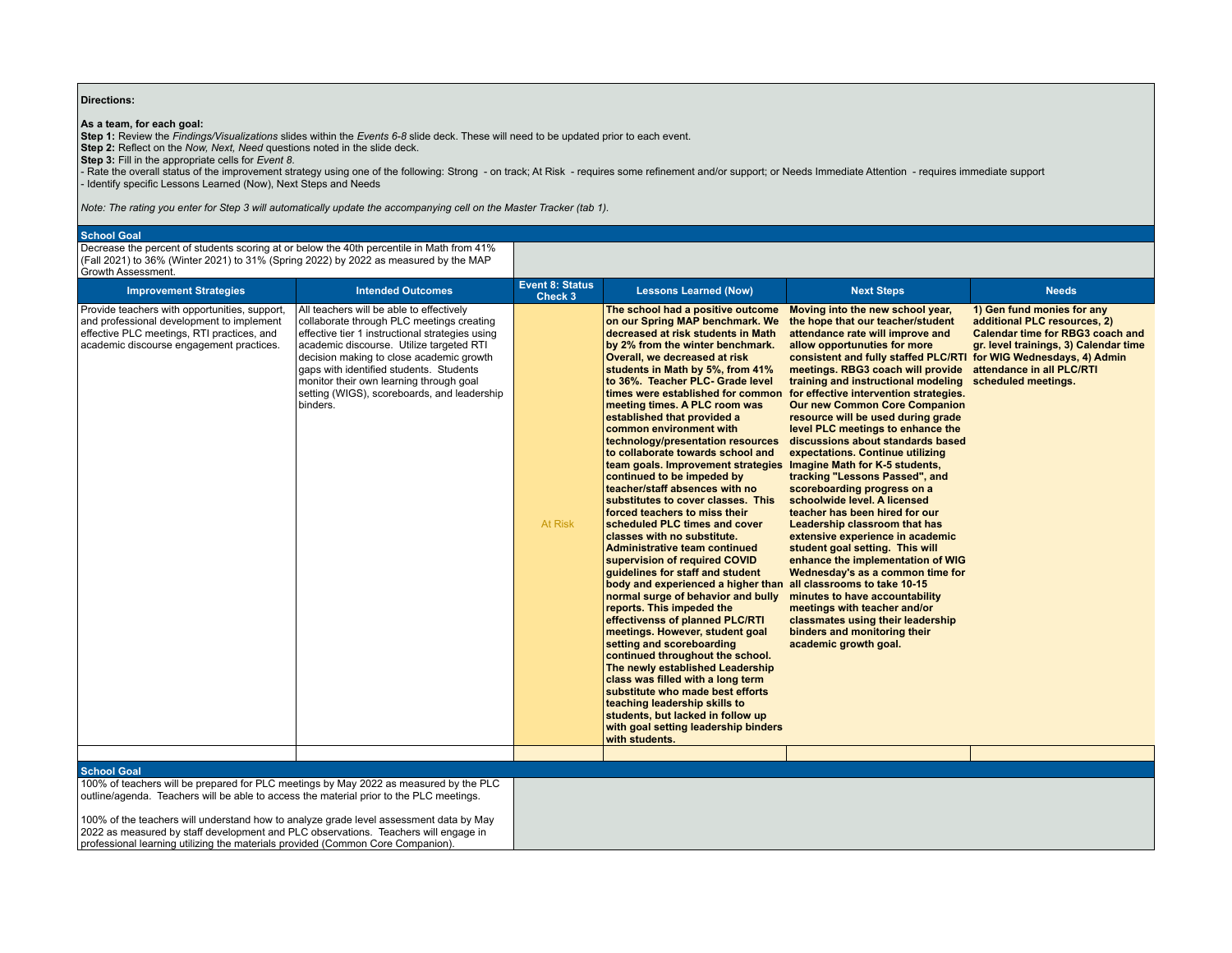| <b>Improvement Strategies</b>                                                                                                                                                                                                                  | <b>Intended Outcomes</b>                                                                                        | <b>Event 8: Status</b><br>Check 3 | <b>Lessons Learned (Now)</b>                                                                                                                                                                                                                                                                                                                                                                                                                                                                                                                                                                                                                                                                                                                                                                                                                                                               | <b>Next Steps</b>                                                                                                                                                                                                                                                                                                                                                                                                                                                                                                                                                                                                                                                 | <b>Needs</b>                                                                                                                        |
|------------------------------------------------------------------------------------------------------------------------------------------------------------------------------------------------------------------------------------------------|-----------------------------------------------------------------------------------------------------------------|-----------------------------------|--------------------------------------------------------------------------------------------------------------------------------------------------------------------------------------------------------------------------------------------------------------------------------------------------------------------------------------------------------------------------------------------------------------------------------------------------------------------------------------------------------------------------------------------------------------------------------------------------------------------------------------------------------------------------------------------------------------------------------------------------------------------------------------------------------------------------------------------------------------------------------------------|-------------------------------------------------------------------------------------------------------------------------------------------------------------------------------------------------------------------------------------------------------------------------------------------------------------------------------------------------------------------------------------------------------------------------------------------------------------------------------------------------------------------------------------------------------------------------------------------------------------------------------------------------------------------|-------------------------------------------------------------------------------------------------------------------------------------|
| Provide teachers with professional learning<br>emphasizing unwrapping the standards and<br>being prepared for school-wide meetings and<br>PLC meetings.                                                                                        | Teachers will be prepared for meetings and<br>be familiar with grade level standards and<br>their progressions. | At Risk                           | <b>Consistent planning has occured</b><br>when grade level teams are<br>available, targeting grade level<br>standards. Staff participated in a<br>district offered PD on effective<br>writing instruction and standards.<br>Grade level times have been<br>established for common PLC<br>meeting times. A PLC room has<br>been established that provides a<br>common environment with<br>technology/presentation resources<br>to collaborate towards school and<br>team goals. Because of continued<br><b>COVID restrictions, professional</b><br>developement opportunities have<br>been limited due to contractual time<br>constraints and staff coverage for<br>vacant classrooms during the day.<br>Improvement strategies have been<br>impeded by teacher/staff absences<br>due to skeletal staffing in the<br>building. This impeded the<br>effectivenss of planned PLC<br>meetings. | Moving into the new school year,<br>we are fully staffed except for two<br>classroom positions. Scheduled<br>PLC Meetings will continue to be<br>planned and attended by all that are<br>present. Grade levels will utilize an<br>accountability form to track<br>targeted best practices and<br>outcomes during the meeting.<br><b>Administration will purchase</b><br>additional Common Core<br><b>Companion resources for all new</b><br>teachers. Administrative team will<br>have a consistent presence in each<br>PLC meeting. Teams will review<br><b>Best Practice PLC videos, and</b><br>model PLC meeting structures,<br>norms, and effective outcomes. | 1) Additional Common Core<br><b>Companion resources, 2) PLC</b><br>accountability forms, 3) Gather<br>effective PLC video resources |
|                                                                                                                                                                                                                                                |                                                                                                                 |                                   |                                                                                                                                                                                                                                                                                                                                                                                                                                                                                                                                                                                                                                                                                                                                                                                                                                                                                            |                                                                                                                                                                                                                                                                                                                                                                                                                                                                                                                                                                                                                                                                   |                                                                                                                                     |
| <b>School Goal</b>                                                                                                                                                                                                                             |                                                                                                                 |                                   |                                                                                                                                                                                                                                                                                                                                                                                                                                                                                                                                                                                                                                                                                                                                                                                                                                                                                            |                                                                                                                                                                                                                                                                                                                                                                                                                                                                                                                                                                                                                                                                   |                                                                                                                                     |
| Create a school culture of leadership that<br>communicates worth and potential to all<br>students reducing the number of students<br>who felt bullying is a problem from 22% to<br>10% by 2022 as measured by the CCSD<br>Districtwide Survev. |                                                                                                                 |                                   |                                                                                                                                                                                                                                                                                                                                                                                                                                                                                                                                                                                                                                                                                                                                                                                                                                                                                            |                                                                                                                                                                                                                                                                                                                                                                                                                                                                                                                                                                                                                                                                   |                                                                                                                                     |
| <b>Improvement Strategies</b>                                                                                                                                                                                                                  | <b>Intended Outcomes</b>                                                                                        | <b>Event 8: Status</b><br>Check 3 | <b>Lessons Learned (Now)</b>                                                                                                                                                                                                                                                                                                                                                                                                                                                                                                                                                                                                                                                                                                                                                                                                                                                               | <b>Next Steps</b>                                                                                                                                                                                                                                                                                                                                                                                                                                                                                                                                                                                                                                                 | <b>Needs</b>                                                                                                                        |